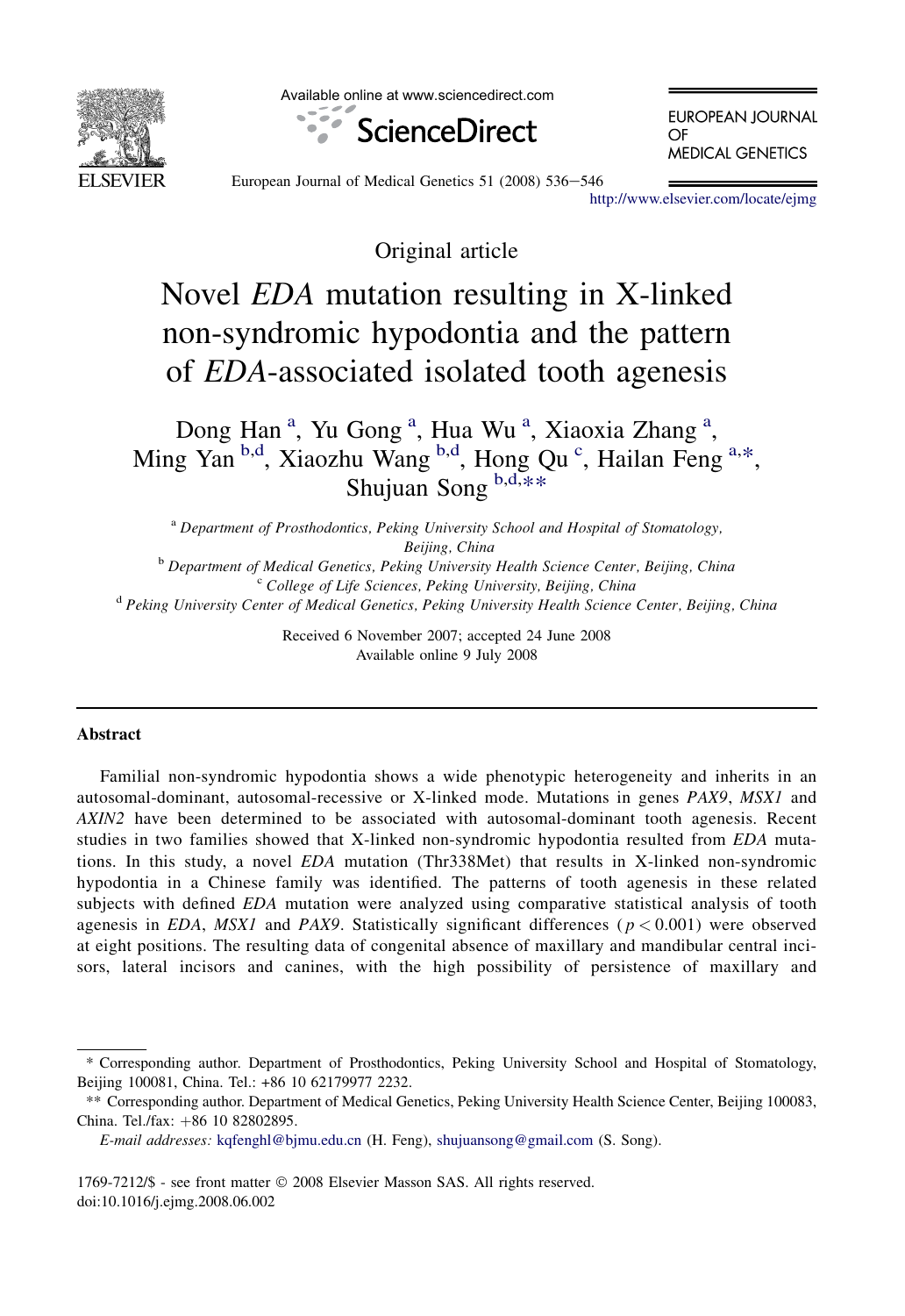mandibular first permanent molars, appears as a pattern of tooth agenesis, suggesting the presence of an EDA mutation.

© 2008 Elsevier Masson SAS. All rights reserved.

Keywords: EDA gene; Hypodontia; Non-syndromic; X-linked

## 1. Introduction

Congenital agenesis of one or more permanent teeth (excluding the third molar agenesis) (Hypodontia/Oligodontia, [MIM [106600](omim:106600)]) is the most prevalent abnormality of human dentition [\[20\]](#page-9-0). Numerous studies have been published on the prevalence of hypodontia (third molars excluded) in various populations. The reported hypodontia rates range from 3.2% to 10.1%, depending on racial background [\[4,8,19,21\].](#page-9-0)

Hypodontia can occur as an isolated anomaly (non-syndromic) or as part of a multiple congenital anomaly (syndromic). Genes associated with several syndromic conditions that present hypodontia have been identified, including the EDA gene (MIM [300451](omim:300451)), which underlies X-linked hypohidrotic ectodermal dysplasia (XLHED, [MIM [305100](omim:305100)]). XLHED is a rare condition characterized by sparse hair growth, oligodontia or anodontia, and an inability to sweat [\[10\]](#page-9-0). Non-syndromic hypodontia is expressed in a variety of phenotypes and is classified as either sporadic or familial form, and is inherited either in an autosomal-dominant, autosomal-recessive or X-linked mode [\[1\]](#page-9-0).

In most cases, familial non-syndromic hypodontia has been shown to be inherited as an auto-somal-dominant trait [\[7\].](#page-9-0) Mutations in genes *PAX9*, *MSX1* and *AXIN2* have been determined to be associated with autosomal-dominant tooth agenesis [\[12,23,29\].](#page-9-0) In one report [\[31\]](#page-10-0), a rare, heritable, permanent tooth agenesis was transmitted in an autosomal-dominant fashion with incomplete penetrance in a large Chinese family was described (MIM [610926\)](omim:610926). The gene locus for this deficiency was thereupon mapped to chromosome 10q11.2 [\[15\]](#page-9-0). Recently, mutations of the EDA gene (MIM [300606](omim:300606)) have been reported in two X-linked hypodontia families [\[24,25\]](#page-9-0). Unlike patients previously described with XLHED, affected patients from both families did not have any clinical features except hypodontia, suggesting that X-linked non-syndromic hypodontia resulted from EDA mutations.

The present study was designed to screen an X-linked family with non-syndromic hypodontia for a mutation in the EDA gene. The pattern of tooth agenesis for EDA-associated nonsyndromic hypodontia was analyzed and a three-dimensional structural analysis of the EDA protein was made.

## 2. Material and methods

## 2.1. Clinical details

Subjects of this study were of Chinese descent. The proband was a 7-year-old boy referred to the Department of Prosthodontics at Peking University School and Hospital of Stomatology for diagnostic evaluation and treatment of hypodontia. A pedigree construction was constructed by clinical examinations of available family members and through interviews. A total of 16 family members participated in this study. Tooth agenesis could be traced back to two generations.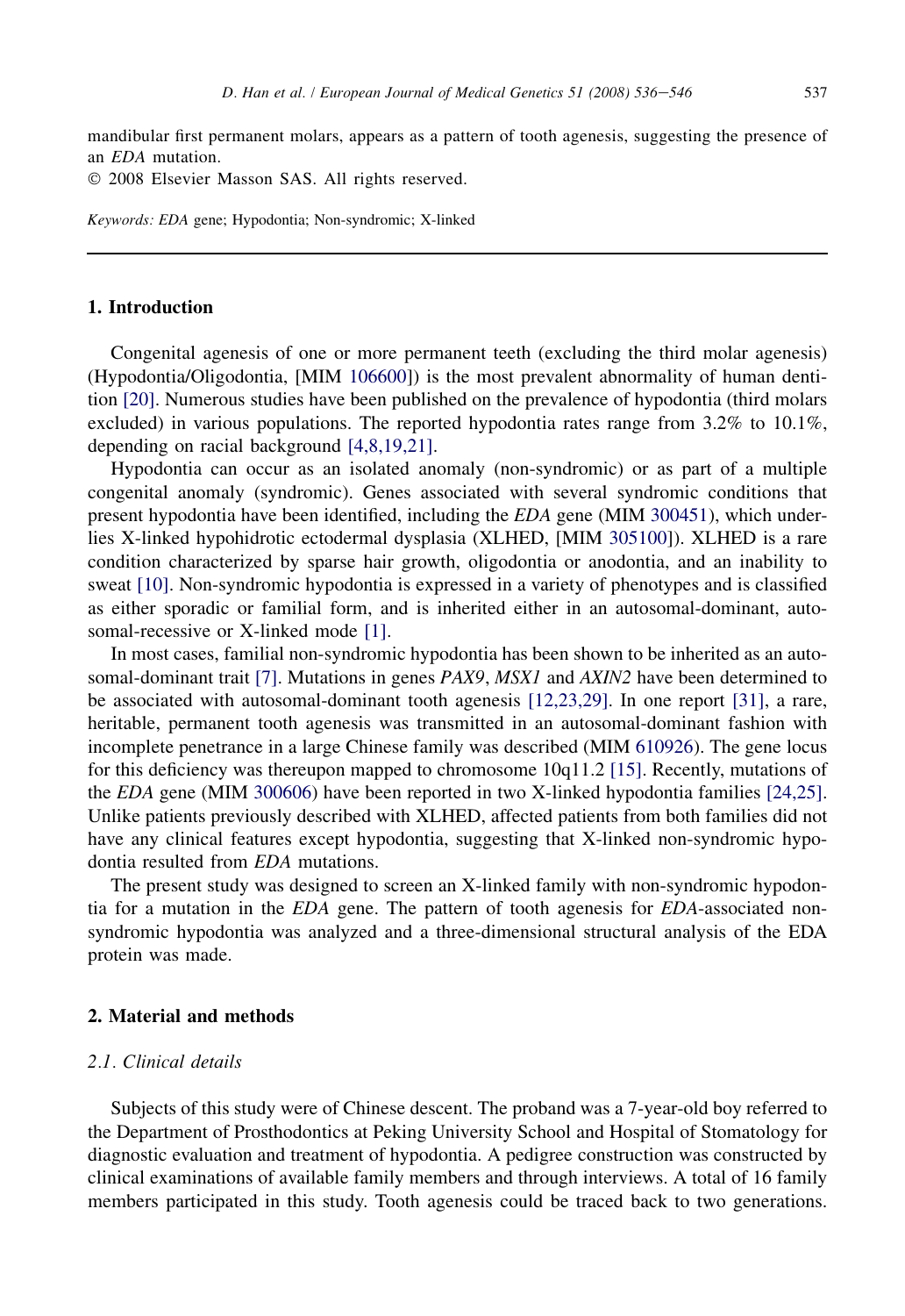<span id="page-2-0"></span>Pedigree analysis showed an X-linked pattern of inheritance (Fig. 1A). Oral examinations for all participants were completed by a prosthodontist, who determined the status of the dentition. The proband had several deciduous teeth missing, but the shape of the residual teeth appeared normal (Fig. 1B). A panoramic radiograph was taken to confirm the diagnosis of tooth agenesis for the proband (Fig. 1C). Four male and one female participant showed congenital absence of teeth (Fig. 1D). Although, the manifestation of hypodontia was not consistent in this family, the



|       |        | Right quadrants                                            |        |                |                |                | Left quadrants |      |       |  |                  |  |
|-------|--------|------------------------------------------------------------|--------|----------------|----------------|----------------|----------------|------|-------|--|------------------|--|
|       | molars | premolars canine incisors incisors canine premolars molars |        |                |                |                |                |      |       |  |                  |  |
| Max   | 876    | 5<br>$\overline{4}$                                        | 3      | $\overline{2}$ |                | $\overline{2}$ | 3              | 4 5  | 6 7 8 |  |                  |  |
| Mand  | 876    | 5 4                                                        | 3      | $\overline{2}$ | $\mathbf{1}$   | $\overline{2}$ | 3              | 4 5  | 6 7 8 |  |                  |  |
| III:7 |        | ┍                                                          |        |                | IO<br>Œ        |                | ┌┐             | ⊣⊺   |       |  |                  |  |
| IV:6  |        | ┍                                                          | □      |                | a m            | . .            |                | - 11 |       |  |                  |  |
| IV:7  |        |                                                            |        |                |                |                |                |      |       |  |                  |  |
| IV:10 |        | ┍                                                          | П<br>┍ |                | $\blacksquare$ | . .            | F              |      |       |  |                  |  |
| IV:13 |        |                                                            |        |                |                |                |                |      |       |  | <b>The State</b> |  |

Fig. 1. A X-linked family affected with non-syndromic hypodontia. (A) Pedigree of the family shows X-linked inheritance. Affected males and female are indicated by filled squares and circle, respectively. (B) Clinical phenotype of the proband (IV-6) shows several deciduous teeth missing, but the shape of the residual teeth appeared normal. (C) Panoramic radiograph of the proband shows congenital absence of maxillary and mandibular central and lateral incisors, maxillary first premolars of both sides, left maxillary second premolars and mandibular second premolars of both sides. (D) Schematic presentation of congenitally missed teeth among four affected males and one female carrier. Filled squares present the missing teeth. (E) The proband's facial features, skin, and hair appear normal.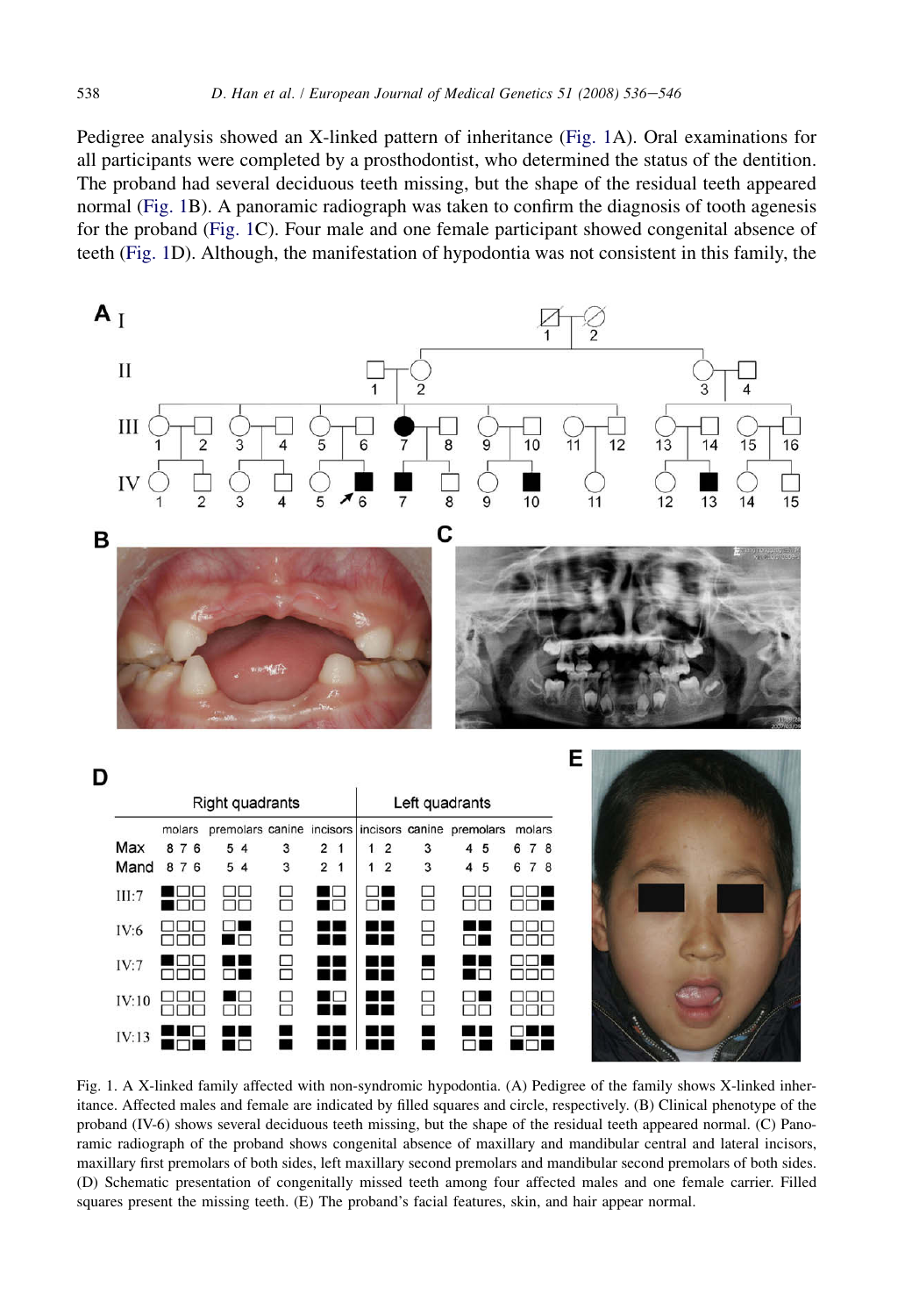absence of maxillary and mandibular lateral incisors were observed in all affected members. Especially the affected female (III-7) only had all of the lateral incisors missing, besides the absence of the third molars. Furthermore, tooth malformation, such as conical tooth, was not observed in any family member. Phenotypic characteristics of scalp and body hair, skin, and nails, tolerance to heat and ability to sweat were examined by a practitioner. All of the individuals reported normal levels of sweating, lachrymal and salivary secretions. There were also no complaints about intolerance to heat and susceptibility to respiratory tract infections. Overall, their facial features, skin, hair and nails appeared normal ([Fig. 1E](#page-2-0)). This study was conducted with the approval of the Ethics Committee of Peking University Health Science Center.

# 2.2. Genetic linkage analysis

After informed consent, venous blood samples were obtained from 16 individuals, including accessible affected and unaffected members of this family. Genomic DNA was isolated from peripheral blood lymphocytes by a standard high-salt method. Affected and unaffected family members were genotyped for microsatellite marker DXS1689. A two-point LOD score was calculated using the MLINK program of the LINKAGE version 5.1 software packages.

## 2.3. Mutation detection

Screening of the EDA gene was performed by direct sequencing of eight PCR fragments that cover the entire cDNA of eight exons and intron-exon junctions. Fifty nanograms of genomic DNA templates were suspended in a total volume of 50  $\mu$ l PCR buffer containing 10 mM Tris-HCl (pH 8.3), 50 mM KCl, 1.5 mM MgCl<sub>2</sub>, 100 nM of each primer, 200  $\mu$ M each of dATP, dCTP, dGTP, and dTTP (TaKaRa. Bio. Inc., Dalian, China), and 1.0 unit of TaKaRa LA Taq DNA polymerase (TaKaRa. Bio. Inc., Dalian, China). Amplification conditions were 95 °C for 2 min, followed by 35 cycles of 95 °C for 45 s, 63 °C for 45 s, and 72 °C for 1 min, and a final extension at 72 °C for 5 min. Gel-purified PCR fragments were sequenced on an Applied Biosystem 377 automated sequencer using an ABI PRISM fluorescent dye terminator system (Perkin Elmer, Foster City, CA).

#### 2.4. Protein structure analysis

The crystal structure of EDA, PDB coordinate 1RJ7 [\[9\]](#page-9-0), was used as a scaffold for the protein structure analysis. The structures were analyzed with an Insight II (2000) software package (Accelrys Inc., USA) and figures were created with PyMOL (DeLano WL., 2002. The PyMOL Molecular Graphics System, DeLano Scientific, Palo Alto, CA, USA. <http://www.pymol.org>).

#### 2.5. Statistical analysis

Including the subjects studied in this paper, there are now 24 patients with defined EDA mutations with known patterns of tooth agenesis in their permanent dentitions [\[24,25\].](#page-9-0) The number of missing teeth at each position in the four quadrants of the mouth for the 24 patients were compiled. The number of missing teeth in each site of left and right side were combined and chi-square tests were performed. In order to determine statistically significant differences in the numbers of missing teeth between the maxilla and mandible, the data of the eight sites of teeth in the maxilla and mandible were combined separately, and chi-square tests were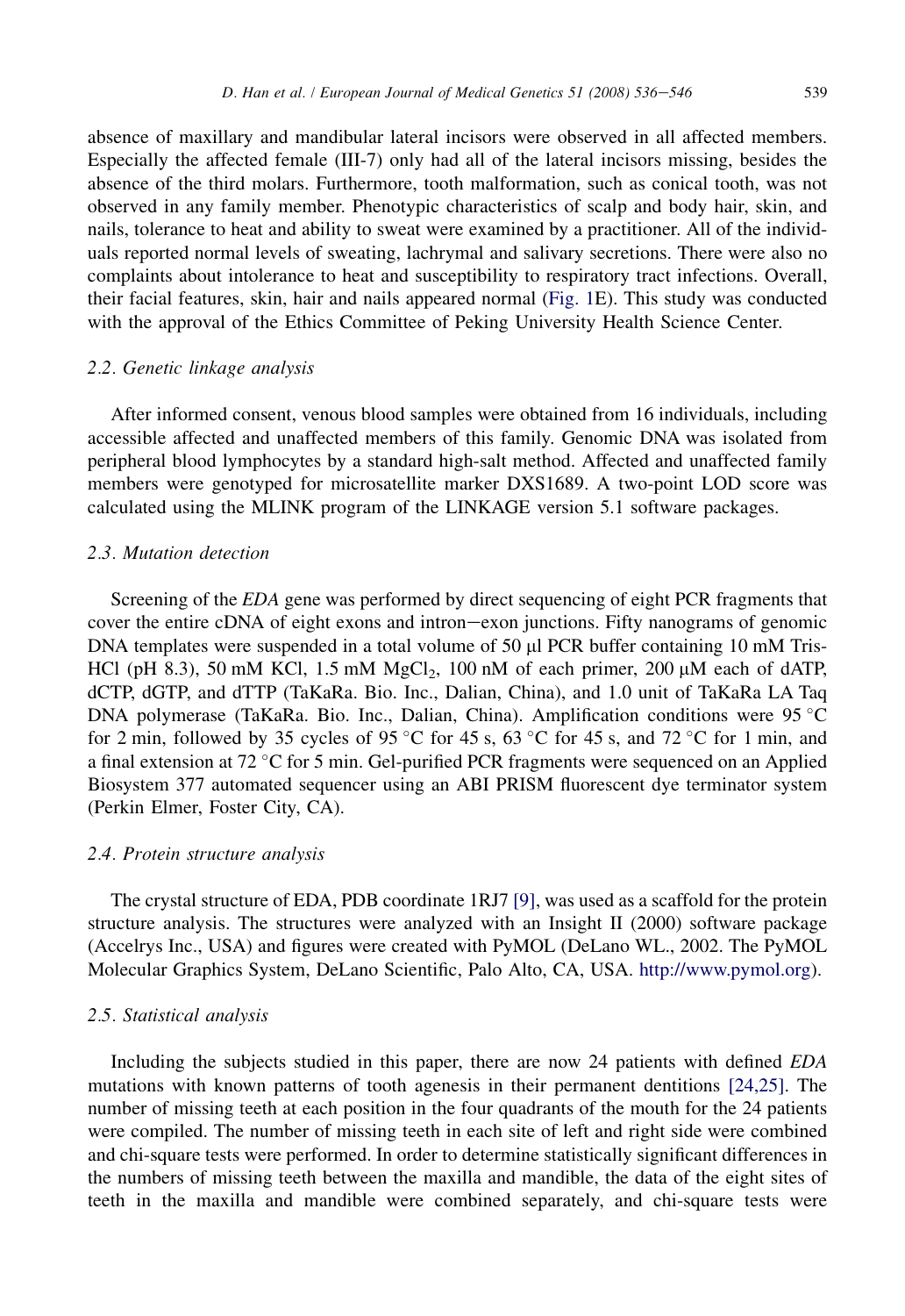<span id="page-4-0"></span>performed. In order to identify an EDA-associated pattern of tooth agenesis, the data for three EDA-deficient family members was analyzed, and compared with the data for patients with MSX1 and PAX9 mutations compiled by Kim et al. [\[11\]](#page-9-0) (Fig. 2A). Chi-square tests were performed according to the previous study that was conducted by Kim et al. [\[11\].](#page-9-0)



Fig. 2. A novel mutation  $c.1013C > T$  that results in Thr338Met is identified. Direct sequencing identifies a novel mutation c.1013C > T. This mutation is found in the mother (III-7; heterozygote 1013C/T) and her affected son (IV-7; hemizygote 1013 T); but not in her unaffected son (IV-8, hemizygote 1013C). Mutated nucleotide is indicated with an arrow.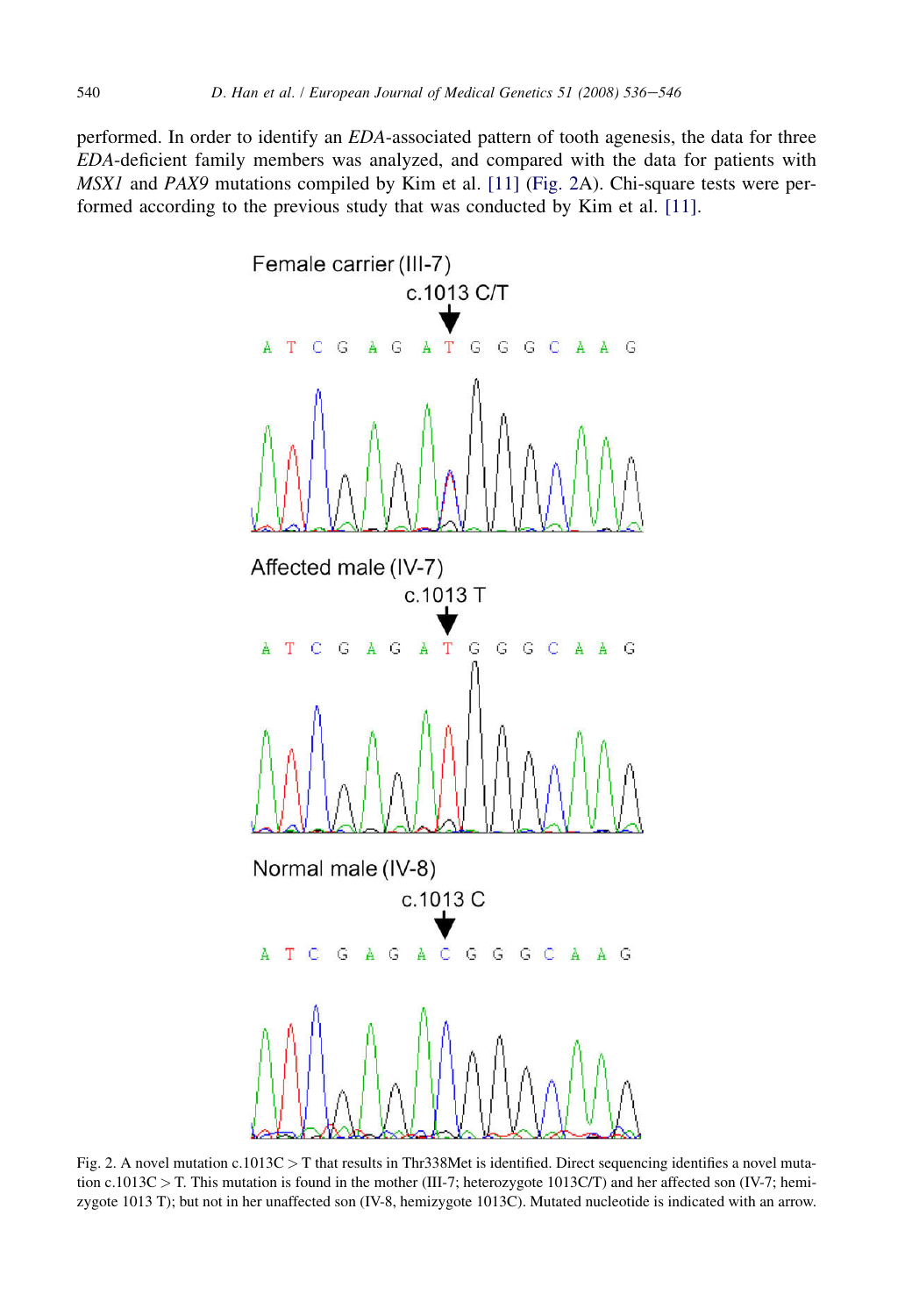## 3. Results

# 3.1. Linkage analysis supports a EDA defect

The X chromosome region harboring the EDA gene was investigated using microsatellite marker DXS1689 mapping of this region. A common allele was seen in all affected male individuals (IV-6, IV-7, IV-10, IV-13) and all female carriers (II-2, III-5, III-7, III-9, III-13, IV-9), but not in unaffected individuals (II-4, III-3, III-12, IV-5, IV-8, IV-11). A two-point LOD score of 2.38 at  $\theta = 0$  was obtained, suggesting the involvement of the *EDA* gene in this family (data not shown).

## 3.2. A novel mutation identified in the family

Direct sequencing of PCR products derived from the proband revealed a novel C to T transition at the nucleotide 1013 (c.1013C  $>$  T, the nucleotide was numbered from the first base of the translation-initiation ATG codon) of the coding sequence in exon 8 of  $EDA$ , changing the 338 codon from encoding Thr (ACG) to Met (ATG). Sequencing analyses of the Thr338Met mutation was performed on all participants. The Thr338Met mutation was present in all affected male individuals (IV-6, IV-7, IV-10, IV-13) and all female carriers (II-2, III-5, III-7, III-9, III-13, IV-9), but not in unaffected individuals (II-4, III-3, III-12, IV-5, IV-8, IV-11) ([Fig. 2\)](#page-4-0). The mutant allele was not detected in 120 control chromosomes.

#### 3.3. Three-dimensional EDA structure analysis

In the wild-type of three-dimensional EDA structure, residue Thr338 is located at the corner of a loop on the outer surface ([Fig. 3\)](#page-6-0), making it possible to form hydrogen bond with Tyr311 and Asn $313$  at the adjacent  $\beta$ -strand. When the Thr $338$ Met mutation occurs, the side chain volume is enlarged, and the residue property is changed from hydrophilic to hydrophobic, likely resulting in a conformational change of the homotrimer.

## 3.4. Frequency of tooth missing with EDA mutations

Among the patients with defined EDA mutations, the teeth with the highest probability of absence were the maxillary and mandibular lateral incisors (92%) and the mandibular central incisors (83%) [\(Fig. 4](#page-7-0)A). No statistically significant differences were observed for the absence of a specific type of tooth on the left and right sides. A statistically significant difference  $(p < 0.001)$  was observed between the maxillary and mandibular arches at the central incisor position ([Fig. 4](#page-7-0)B). This suggests that patients with an EDA defect were more likely to miss mandibular central incisors than maxillary central incisors.

The comparative analysis between the data of patients with EDA mutations and of patients with MSX1/PAX9 mutations indicate statistically significant differences  $(p < 0.001)$  were observed at eight positions [\(Fig. 4A](#page-7-0) and B). Patients with EDA mutations were more likely to be missing maxillary and mandibular central incisors, lateral incisors, and canines, but maxillary and mandibular first permanent molars were more likely to be present.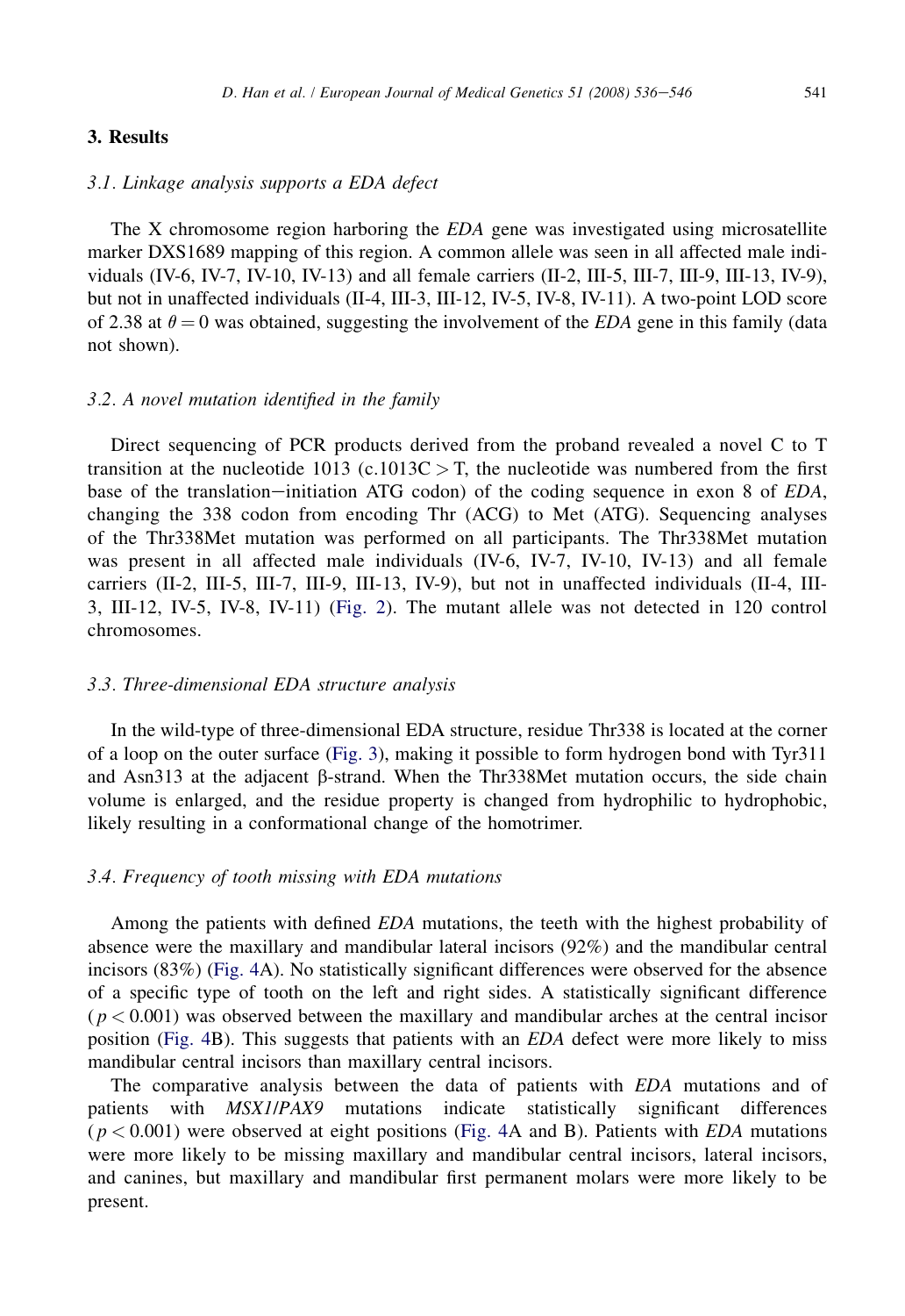<span id="page-6-0"></span>

Fig. 3. Mutant residue in the three-dimensional EDA trimer. Residue Thr338 is located at the corner of a loop on the outer surface, making it possible to form hydrogen bonds with residues Tyr311 (Y311) and Asn313 (N313) at the adjacent  $\beta$ -strand in an EDA trimer. The relevant side chains were rendered by sticks.

## 4. Discussion

A novel mutation in the EDA gene was attributed to non-syndromic hypodontia in patients of Chinese descent. The patterns of missing teeth and X-linked inheritance in this family were similar to both of previously described cases, in which hypodontia was associated with EDA mutations [\[24,25\]](#page-9-0). Unlike the characteristics of XLHED patient, affected patients in our study do not have any other deformities, except tooth agenesis. In particular, all affected males exhibited isolated oligodontia, while almost all of female carriers showed normal or milder phenotype. Female carriers in  $EDA$  mutation  $-$  XLHED families also displayed partial penetrance and minimal to none clinical signs [\[2,18\].](#page-9-0) The reduced penetrance and phenotypic expression in female carriers may be explained by random X chromosome inactivation [\[16\]](#page-9-0).

Although a number of mutations of the EDA gene that result in XLHED have been reported, there is no obvious correlation between the type of mutation and the severity of XLHED [\[6,30,32\]](#page-9-0). Compare with the tooth agenesis of the male patients in this study, the affected males with XLHED were more seriously affected missing more permanent teeth and showing more tooth malformations, such as a conical shape of maxillary central incisors [\[14\].](#page-9-0) Including the present report, three causative EDA gene mutations have been identified in X-linked pedigrees with non-syndromic hypodontia [\[24,25\]](#page-9-0). All of the mutations identified from these nonsyndromic hypodontia families are novel, indicating that there is a noticeable link between the *EDA* mutation site (genotype) and the clinical phenotype (XLHED or isolated tooth agenesis), but more evidence is still needed for confirmation.

EDA gene encodes a 391-residue protein, ectodysplasin-A (EDA). EDA is a trimeric type II membrane protein that belongs to the TNF-related ligand family, which includes an interrupted collagenous domain of 19 Gly-X-Y repeats and a domain similar to the tumor necrosis factor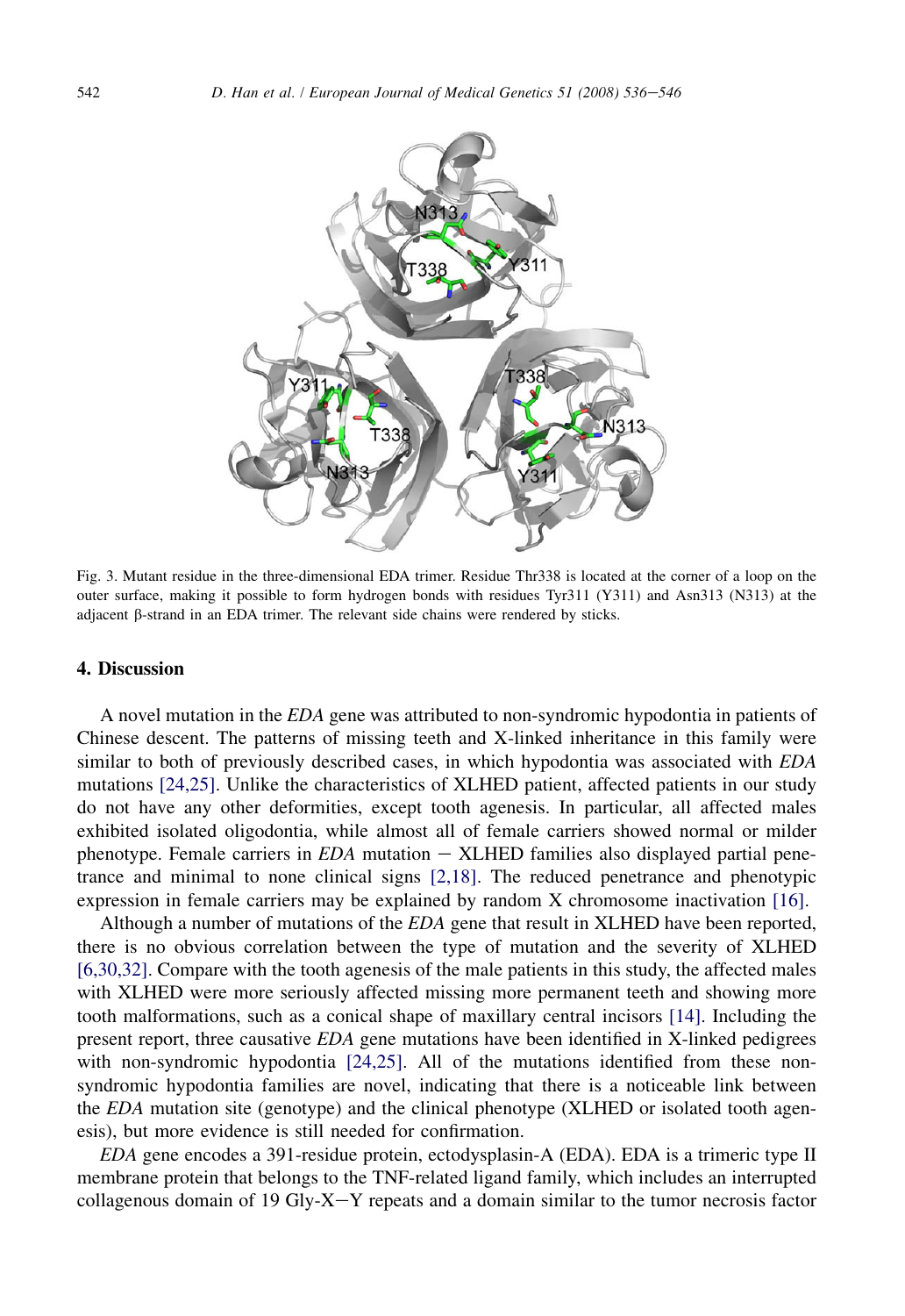<span id="page-7-0"></span>

Fig. 4. The pattern of EDA-associated isolated tooth agenesis. (A) The number of missing teeth in 24 patients with defined EDA mutations is compiled for each position in the human dentition (28 teeth) based on the data from this report and the two previous reports [\[24, 25\]](#page-9-0). The numerators being the number of missing teeth, the denominators being the summation of the teeth that these patients should have at each position. The data for equivalent teeth on the left and right are combined at bottom. The number indicated between brackets denote the percentage of missing teeth. Under the data are the previously reported data obtained from patients with MSX1 and PAX9 mutations. (B) We plot the percentage of missing teeth at each maxillary and mandibular position for people with defined EDA, MSX1 and PAX9 mutations. Statistically significant differences ( $p < 0.001$ ) between *EDA* and *MSX1/PAX9* are marked with  $*$ . Statistically significant difference ( $p < 0.001$ ) between the maxillary and mandibular central incisors of EDA-associated tooth agenesis is indicated with  $#$ . Key: 1, central incisor; 2, lateral incisor; 3, canine; 4, first premolar; 5, second premolar; 6, first molar; 7, second molar; x axis  $=$  tooth position; y axis  $=$  missing percent.

(TNF) at the C terminus [\[5,33\]](#page-9-0). The mutation Thr338Met identified in this study is spatially near the mutation Tyr343Cys, which has been found to cause XLHED in a previously reported study. Residue Tyr343 is located adjacent to the receptor specificity switch Glu308 and is predicted, based on its structure, to participate in a formation of active sites [\[9\].](#page-9-0) The Tyr343Cys mutation may severely affect EDA function, even leading to a loss of EDA function [\[22\].](#page-9-0) In comparing the mutation Thr338Met, which results in a non-syndromic hypodontia phenotype, to the mutation Tyr343Cys, which leads to a full XLHED phenotype, the mutant residue Thr338 identified in this study is located on the protein surface, away from the active site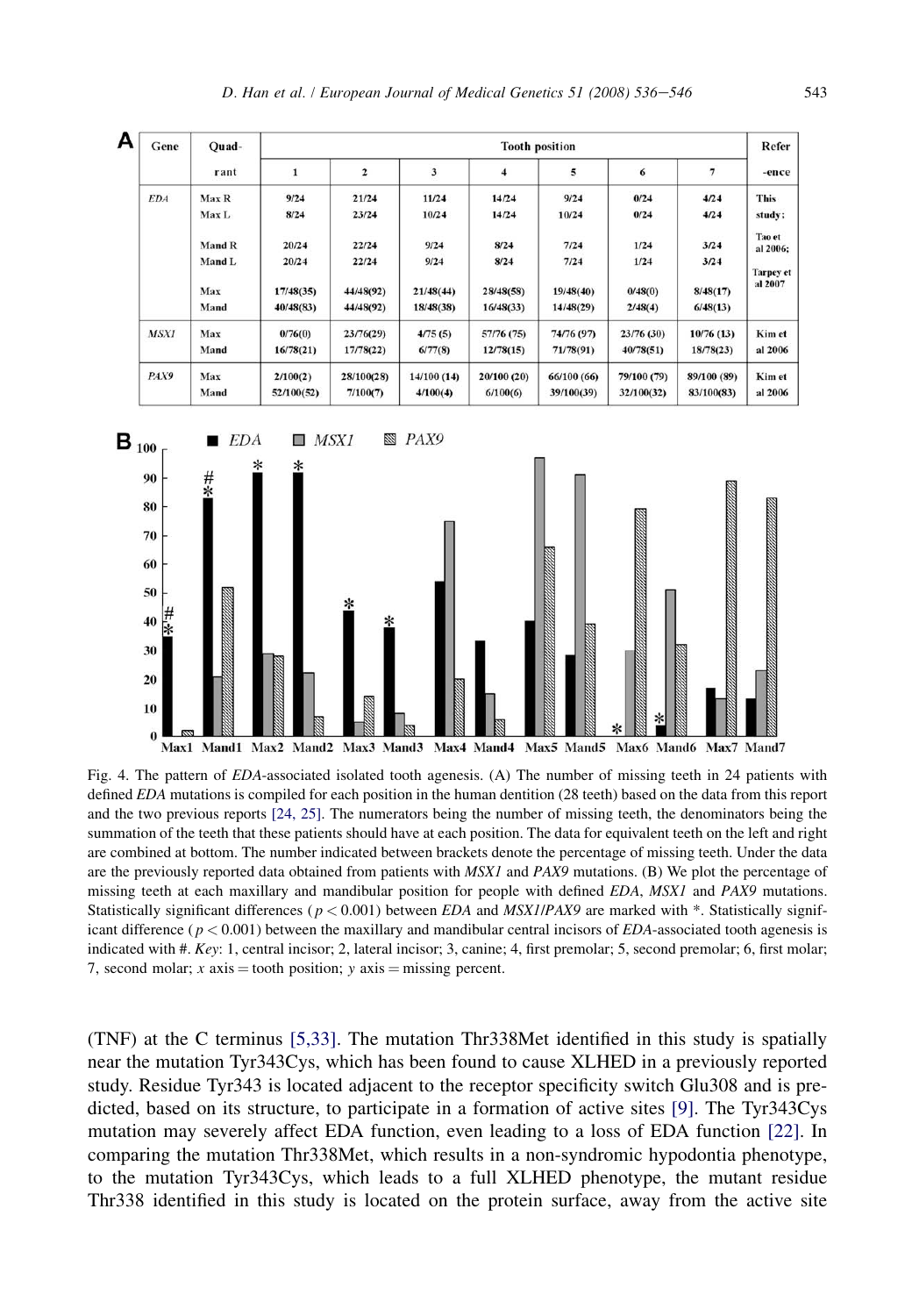Glu308. Accordingly, we speculate that the change of the residue would only influence the stability of homotrimers and partially affect EDA function. In the study of the mouse model, Eda-regulated proteins are involved in four signaling pathways. These include Shh in the hedgehog signaling pathway, Dkk4 in the Wnt signaling pathway, Sostdc1 in the BMP pathway, and Ltb in the NFKB signaling pathway [\[3\].](#page-9-0) Wnt and BMP signaling pathways are important in early tooth germ development [\[13\]](#page-9-0), while Ltb in the NFKB signaling pathway regulates the form of hair in developing hair follicles [\[3\].](#page-9-0) Therefore, we propose that the mutations resulting in non-syndromic tooth agenesis may have altered EDA function in the Wnt and BMP signaling pathways, which are correlated with tooth development, but not with hair and skin growth.

MSX1 and PAX9 mutations have been determined to underlie non-syndromic tooth agenesis in some families inherited in autosomal-dominant mode. According to previous reports, there are three criteria based on dental phenotype used to accurately distinguish between MSX1 and PAX9 mutations. MSX1-associated hypodontia typically includes absent maxillary and mandibular second premolars and absent maxillary first premolars [\[11\]](#page-9-0). In contrast, patients with PAX9 mutations typically show agenesis of almost all of their molars, with the absence of second molars best distinguishing them from persons with MSX1 defects [\[11\]](#page-9-0). Our data shows that congenital absence of central incisors, lateral incisors and canines of maxilla and mandible, with the high possibility of persistence of maxillary and mandibular first permanent molars, is a pattern of tooth agenesis, and suggests the presence of an EDA mutation. Unlike the high frequency absence of the first molar in patients with MSX1 or PAX9 mutations, the first molar appears to be permanent in EDA-associated tooth agenesis. Similar to MSX1 and PAX9-associated hypodontia, EDA-associated hypodontia shows bilaterally symmetric absence of a particular type of tooth, and statistically significant differences between the maxillae and mandible. In contrast, the most distinguishing feature of EDA-associated hypodontia is the frequent absence of maxillary and mandibular lateral incisors (92%).

In the study of the mouse model, Eda is expressed in the epithelium starting from the epithelial thickening to the bud stage, and then continually expressed in the mesenchyme until the end of the cap stage [\[27\]](#page-10-0). However, Pax9 and Msx1 are expressed only in the mesenchyme at the early stage of tooth development [\[26,17\]](#page-10-0). Moreover, interactions of Eda and its receptor Edar may regulate enamel knot formation [\[27\].](#page-10-0) Enamel knot is thought to act as a signaling center in the tooth, controlling proliferation and apoptosis, and leading to the development of cusps [\[13,28\].](#page-9-0) We presume that the difference of gene expression and function may explain the difference between the characteristics of EDA-associated hypodontia and MSX1/PAX9-associated hypodontia.

In conclusion, this study confirms the finding that X-linked non-syndromic hypodontia results from EDA mutations. It also provides evidence that EDA could be a good gene candidate in the specific pattern of tooth agenesis. Our findings can benefit further genetic studies of the EDA gene in patients with non-syndromic hypodontia based on the dental phenotype.

## Acknowledgments

This work was supported in part by Chinese Ministry of Education 985 Project (985-2-035- 39), the Chinese Ministry of Education 211 Project and Natural Science Foundation of Beijing (7063099). We would like to thank the members from the oligodontia family for their participation.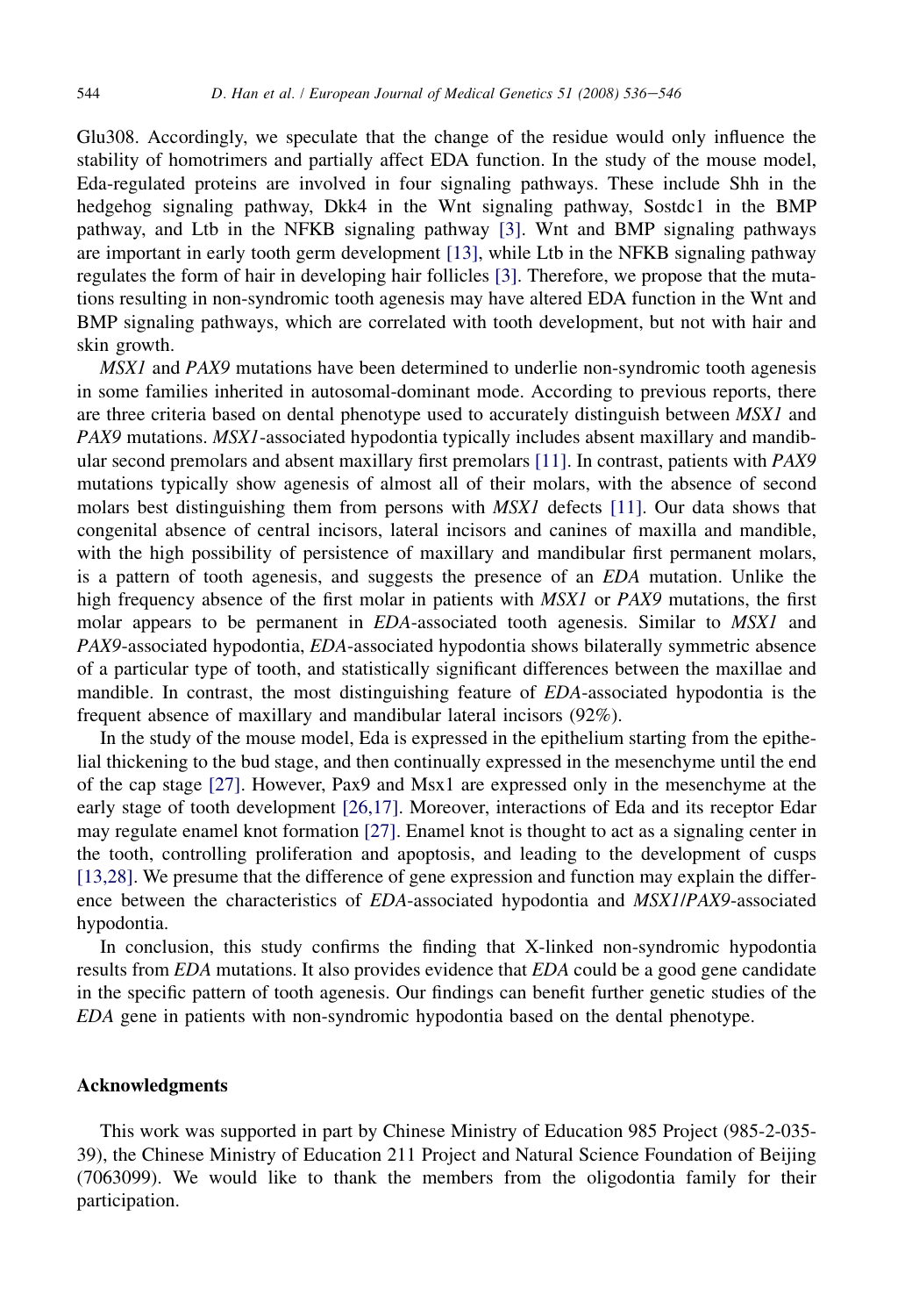#### <span id="page-9-0"></span>**References**

- [1] N.J. Burzyn´ski, V.H. Escobar, Classification and genetics of numeric anomalies of dentition, Birth Defects Orig. Artic. Ser. 19 (1983) 95-106.
- [2] S. Cambiaghi, L. Restano, K. Paakkonen, R. Caputo, J. Kere, Clinical finding inmosaic carriers of hypohidrotic ectodermal dysplasia, Arch. Dermatol. 136 (2000) 217-224.
- [3] C.Y. Cui, T. Hashimoto, S.I. Grivennikov, Y. Piao, S.A. Nedospasov, D. Schlessinger, Ectodysplasin regulates the lymphotoxin-beta pathway for hair differentiation, Proc. Natl. Acad. Sci. U.S.A. 103 (2006) 9142-9147.
- [4] E. Eidelman, A. Chosack, K.A. Rosenzweig, Hypodontia: prevalence amongst Jewish populations of different origin, Am. J. Phys. Anthropol. 39  $(1973)$  129-133.
- [5] S. Ezer, M. Bayes, O. Elomaa, D. Schlessinger, J. Kere, Ectodysplasin is a collagenous trimeric type II membrane protein with a tumor necrosis factor-like domain and co-localizes with cytoskeletal structures at lateral and apical surfaces of cells, Hum. Mol. Genet. 8 (1999) 2079-2086.
- [6] B. Ferguson, N. Thomas, F. Munoz, et al., Scarcity of mutations detected in families with X linked hypohidrotic ectodermal dysplasia: diagnostic implications, J. Med. Genet.  $35$  (1998)  $112-115$ .
- [7] L.W. Graber, Congenital absence of teeth: a review with emphasis on inheritance patterns, J. Am. Dent. Assoc. 96  $(1978)$  266-275.
- [8] K. Hunstadbraten, Hypodontia in the permanent dentition, ASDC J. Dent. Child 40 (1973) 115-117.
- [9] S.G. Hymowitz, D.M. Compaan, M. Yan, H. Ackerly, V.M. Dixit, M.A. Starovasnik, A.M. de Vos, The crystal structure of EDA-A1 and EDA-A2: splice variants with distinct receptor specificity, Structure 11 (2003) 1513-1520.
- [10] J. Kere, A.K. Srivastava, O. Montonen, J. Zonana, N. Thomas, B. Ferguson, X-linked anhidrotic (hypohidrotic) ectodermal dysplasia is caused by mutation in a novel transmembrane protein, Nat. Genet. 13 (1996) 409-416.
- [11] J.W. Kim, J.P. Simmer, B.P. Lin, J.C. Hu, Novel MSX1 frameshift causes autosomal-dominant oligodontia, J. Dent. Res. 85 (2006) 267-271.
- [12] L. Lammi, S. Arte, M. Somer, H. Jarvinen, P. Lahermo, I. Thesleff, S. Pirinen, P. Nieminen, Mutations in AXIN2 cause familial tooth agenesis and predispose to colorectal cancer, Am. J. Hum. Genet.  $74$  (2004)  $1043-1050$ .
- [13] J. Laurikkala, Y. Kassai, L. Pakkasjärvi, I. Thesleff, N. Itoh, Identification of a secreted BMP antagonist, ectodin, integrating BMP, FGF, and SHH signals from the tooth enamel knot, Dev. Biol.  $264$  ( $2003$ )  $91-105$ .
- [14] M.O. Lexner, A. Bardow, J.M. Hertz, L.A. Nielsen, S. Kreiborg, Anomalies of tooth formation in hypohidrotic ectodermal dysplasia, Int. J. Paediatr. Dent. 17 (2007) 10-18.
- [15] W. Liu, H. Wang, S. Zhao, W. Zhao, S. Bai, Y. Zhao, S. Xu, C. Wu, W. Huang, Z. Chen, G. Feng, L. He, The novel gene locus for agenesis of permanent teeth (He-Zhao deficiency) maps to chromosome 10q11.2, J. Dent. Res. 80  $(2001)$  1716-1720.
- [16] B.R. Migeon, Why females are mosaics, X-chromosome inactivation, and sex differences in disease, Gend. Med. 4  $(2007)$  97-105.
- [17] A. Mostowska, A. Kobielak, W.H. Trzeciak, Molecular basis of non-syndromic tooth agenesis: mutations of MSX1 and PAX9 reflect their role in patterning human dentition, Eur. J. Oral Sci. 111 (2003) 365-370.
- [18] F. Munoz, G. Lestringant, V. Sybert, et al., Defenitive evidence for an autosomal recessive form of hypohidrotic ectodermal dysplasia clinically indistinguishable from the more common X-linked disorder, Am. J. Hum. Genet. 61 (1997) 94 $-100$ .
- [19] H. Nordgarden, J.L. Jensen, K. Storhaug, Reported prevalence of congenitally missing teeth in two Norwegian counties, Community Dent. Health  $19$  (2002)  $258-261$ .
- [20] T.J. Pemberton, P. Das, P.I. Patel, Hypodontia: genetics and future perspectives, Braz. J. Oral. Sci. 4 (2005) 695-706.
- [21] B.J. Polder, M.A. Van't Hof, F.P. Van der Linden, A.M. Kuijpers-Jagtman, A meta-analysis of the prevalence of dental agenesis of permanent teeth, Community Dent. Oral. Epidemiol.  $32$  (2004)  $217-226$ .
- [22] P. Schneider, S.L. Street, O. Gaide, S. Hertig, A. Tardivel, J. Tschopp, L. Runkel, K. Alevizopoulos, B.M. Ferguson, J. Zonana, Mutations leading to X-linked hypohidrotic ectodermal dysplasia affect three major functional domains in the tumor necrosis factor family member ectodysplasin-A, J. Biol. Chem. 276 (2001) 18819-18827.
- [23] D.W. Stockton, P. Das, M. Goldenberg, R.N. D'Souza, P.I. Patel, Mutation of PAX9 is associated with oligodontia, Nat. Genet. 24 (2000) 18-19.
- [24] R. Tao, B. Jin, S.Z. Guo, et al., A novel missense mutation of the EDA gene in a Mongolian family with congenital hypodontia, J. Hum. Genet. 51 (2006) 498-502.